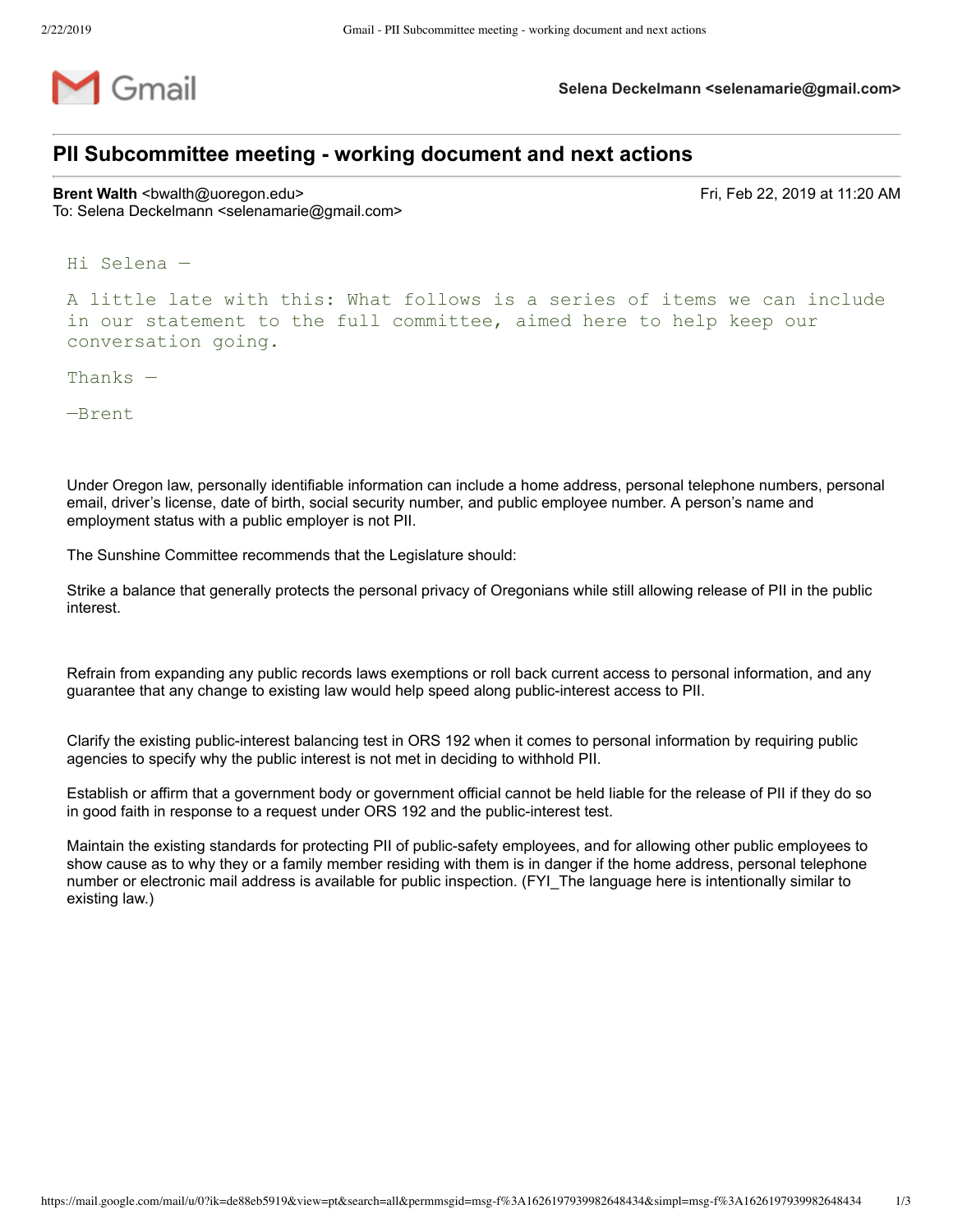**Brent Walth Assistant Professor** University of Oregon School of Journalism and Communication 503.780.9868 238 Allen Hall 1275 University of Oregon Eugene, Oregon 97403





**From:** Selena Deckelmann <selenamarie@gmail.com> **Date:** Thursday, February 21 at 5:38 PM

[Quoted text hidden]